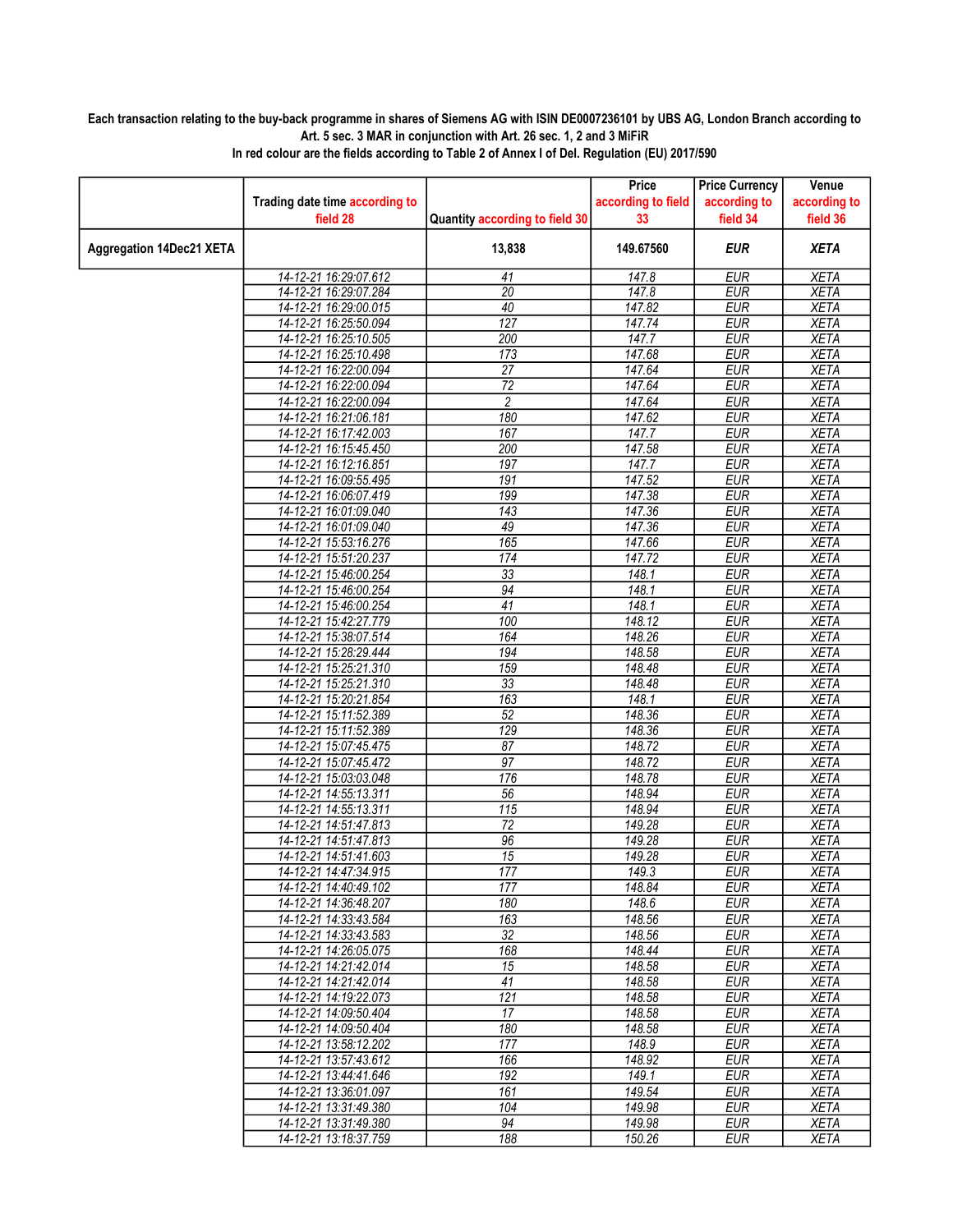| 14-12-21 13:12:15.281 | 161             | 150.32 | <b>EUR</b> | <b>XETA</b> |
|-----------------------|-----------------|--------|------------|-------------|
| 14-12-21 13:04:36.506 | 133             | 150.18 | <b>EUR</b> | <b>XETA</b> |
| 14-12-21 13:04:36.506 | 56              | 150.18 | <b>EUR</b> | <b>XETA</b> |
|                       |                 |        |            |             |
| 14-12-21 12:45:21.902 | 8               | 150.24 | <b>EUR</b> | <b>XETA</b> |
| 14-12-21 12:45:21.902 | 185             | 150.24 | <b>EUR</b> | <b>XETA</b> |
| 14-12-21 12:40:34.239 | 36              | 150.28 | <b>EUR</b> | <b>XETA</b> |
| 14-12-21 12:40:34.239 | 150             | 150.28 | <b>EUR</b> | <b>XETA</b> |
| 14-12-21 12:35:58.024 | 164             | 150.38 | <b>EUR</b> | <b>XETA</b> |
| 14-12-21 12:16:47.183 | 182             | 150.48 | <b>EUR</b> | <b>XETA</b> |
| 14-12-21 12:06:26.117 | 180             | 150.52 | <b>EUR</b> | <b>XETA</b> |
|                       | 110             | 150.36 |            | <b>XETA</b> |
| 14-12-21 12:03:10.425 |                 |        | <b>EUR</b> |             |
| 14-12-21 12:03:10.425 | $70\,$          | 150.36 | <b>EUR</b> | <b>XETA</b> |
| 14-12-21 11:59:37.996 | $\overline{40}$ | 150.3  | <b>EUR</b> | <b>XETA</b> |
| 14-12-21 11:45:54.951 | 173             | 150.18 | <b>EUR</b> | <b>XETA</b> |
| 14-12-21 11:44:39.581 | 195             | 150.18 | <b>EUR</b> | <b>XETA</b> |
| 14-12-21 11:34:22.475 | 163             | 150.44 | <b>EUR</b> | <b>XETA</b> |
| 14-12-21 11:34:22.475 | 6               | 150.44 | <b>EUR</b> | <b>XETA</b> |
|                       |                 |        |            |             |
| 14-12-21 11:34:12.373 | 1               | 150.46 | <b>EUR</b> | <b>XETA</b> |
| 14-12-21 11:20:00.487 | 47              | 150.52 | <b>EUR</b> | <b>XETA</b> |
| 14-12-21 11:20:00.487 | 126             | 150.52 | <b>EUR</b> | <b>XETA</b> |
| 14-12-21 11:16:59.301 | 117             | 150.54 | <b>EUR</b> | <b>XETA</b> |
| 14-12-21 11:16:59.289 | 50              | 150.54 | <b>EUR</b> | <b>XETA</b> |
| 14-12-21 11:03:55.837 | 183             | 150.44 | <b>EUR</b> | <b>XETA</b> |
| 14-12-21 10:51:36.025 | 100             | 150.16 | <b>EUR</b> | <b>XETA</b> |
| 14-12-21 10:51:35.664 | 89              | 150.16 | <b>EUR</b> | <b>XETA</b> |
|                       |                 |        |            |             |
| 14-12-21 10:48:33.375 | 81              | 150.3  | <b>EUR</b> | <b>XETA</b> |
| 14-12-21 10:48:33.375 | 111             | 150.3  | <b>EUR</b> | <b>XETA</b> |
| 14-12-21 10:36:59.062 | 64              | 150.6  | <b>EUR</b> | <b>XETA</b> |
| 14-12-21 10:36:44.697 | 114             | 150.6  | <b>EUR</b> | <b>XETA</b> |
| 14-12-21 10:27:41.585 | 24              | 150.4  | <b>EUR</b> | <b>XETA</b> |
| 14-12-21 10:27:41.585 | 157             | 150.4  | <b>EUR</b> | <b>XETA</b> |
| 14-12-21 10:23:25.072 | 197             | 150.38 | <b>EUR</b> | <b>XETA</b> |
| 14-12-21 10:10:02.265 | 162             | 150.36 | <b>EUR</b> | <b>XETA</b> |
| 14-12-21 10:01:04.482 | 153             | 150.52 | <b>EUR</b> | <b>XETA</b> |
| 14-12-21 10:01:04.482 | 45              | 150.52 | <b>EUR</b> | <b>XETA</b> |
| 14-12-21 09:58:54.946 | 166             | 150.44 | <b>EUR</b> | <b>XETA</b> |
| 14-12-21 09:51:55.486 | 170             | 150.7  | <b>EUR</b> | <b>XETA</b> |
| 14-12-21 09:40:53.342 | 160             | 150.58 | <b>EUR</b> | <b>XETA</b> |
|                       |                 |        |            |             |
| 14-12-21 09:35:15.002 | 196             | 150.96 | EUR        | <b>XETA</b> |
| 14-12-21 09:29:53.081 | 69              | 150.88 | <b>EUR</b> | <b>XETA</b> |
| 14-12-21 09:29:51.483 | 105             | 150.88 | EUR        | <b>XETA</b> |
| 14-12-21 09:17:39.166 | 174             | 151.22 | <b>EUR</b> | <b>XETA</b> |
| 14-12-21 09:16:01.258 | 17              | 151.14 | <b>EUR</b> | XETA        |
| 14-12-21 09:14:40.694 | 173             | 151.2  | EUR        | <b>XETA</b> |
| 14-12-21 09:06:07.865 | 182             | 151.24 | <b>EUR</b> | <b>XETA</b> |
| 14-12-21 08:56:07.141 | 162             | 151    | <b>EUR</b> | <b>XETA</b> |
| 14-12-21 08:55:36.997 | 114             | 151.04 | <b>EUR</b> | <b>XETA</b> |
| 14-12-21 08:55:36.997 | 57              | 151.04 | <b>EUR</b> | <b>XETA</b> |
| 14-12-21 08:55:36.997 | $\overline{c}$  | 151.04 | <b>EUR</b> | <b>XETA</b> |
| 14-12-21 08:39:25.649 | 34              | 151.62 | <b>EUR</b> | <b>XETA</b> |
|                       |                 |        |            |             |
| 14-12-21 08:39:25.649 | 145             | 151.62 | <b>EUR</b> | <b>XETA</b> |
| 14-12-21 08:39:25.649 | 9               | 151.62 | <b>EUR</b> | <b>XETA</b> |
| 14-12-21 08:36:57.452 | 55              | 151.58 | <b>EUR</b> | <b>XETA</b> |
| 14-12-21 08:36:57.452 | 128             | 151.58 | <b>EUR</b> | XETA        |
| 14-12-21 08:36:52.009 | 187             | 151.64 | <b>EUR</b> | <b>XETA</b> |
| 14-12-21 08:25:41.252 | 168             | 151.94 | <b>EUR</b> | <b>XETA</b> |
| 14-12-21 08:22:09.296 | 157             | 152.02 | <b>EUR</b> | <b>XETA</b> |
| 14-12-21 08:22:09.295 | 31              | 152.02 | <b>EUR</b> | <b>XETA</b> |
| 14-12-21 08:16:20.445 | $\sqrt{5}$      | 152.44 | <b>EUR</b> | <b>XETA</b> |
| 14-12-21 08:16:20.444 | 193             | 152.44 | EUR        |             |
|                       |                 |        |            | XETA        |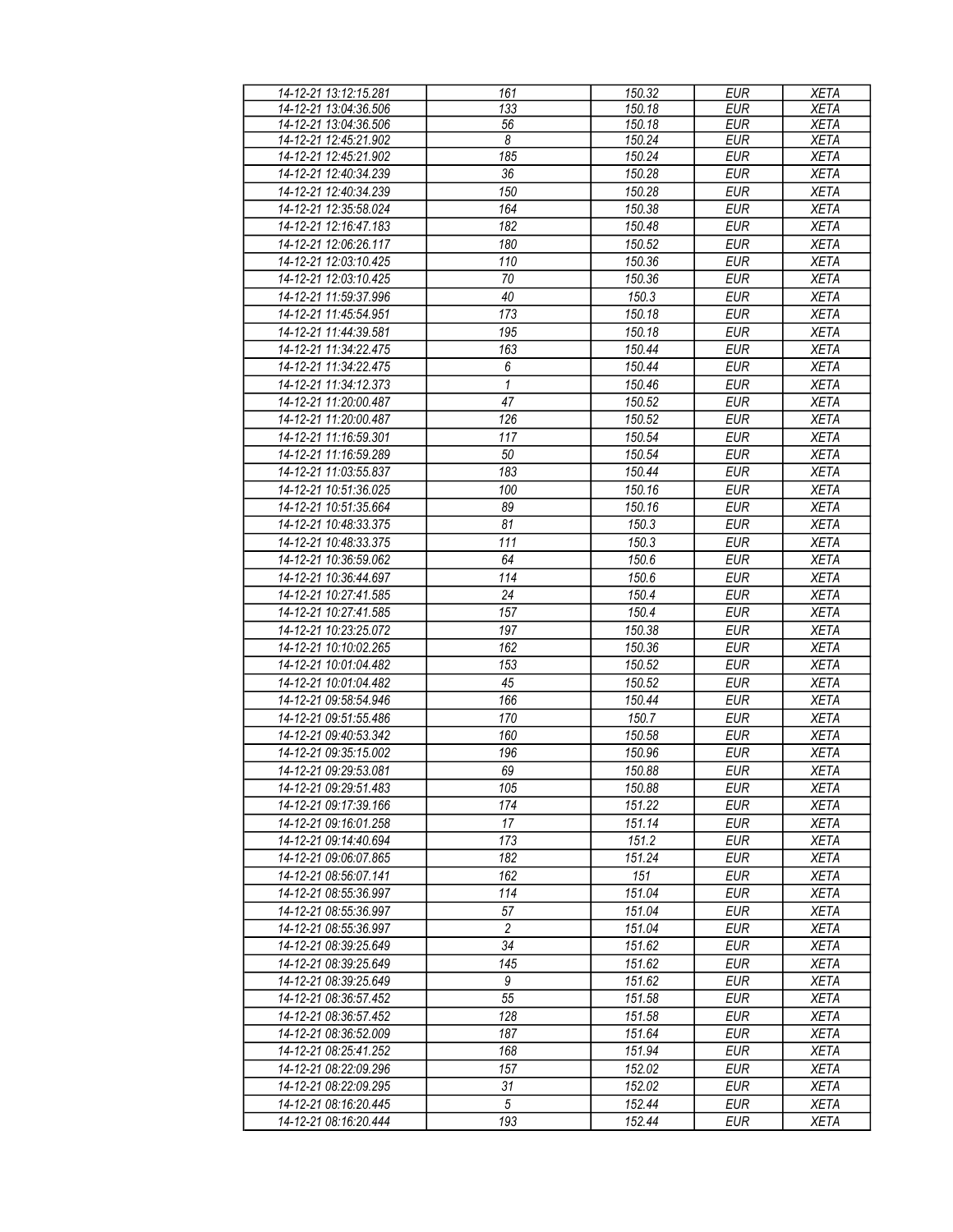| 14-12-21 08:11:29.223 | 186 | 151.76 | EUR | XETA |
|-----------------------|-----|--------|-----|------|
| 14-12-21 08:10:00.497 | 197 | 151.82 | EUR | XETA |
| 14-12-21 08:04:49.764 | ۷J  | 151.78 | EUR | XETA |
| 14-12-21 08:04:49.746 | 144 | 151.78 | EUR | XETA |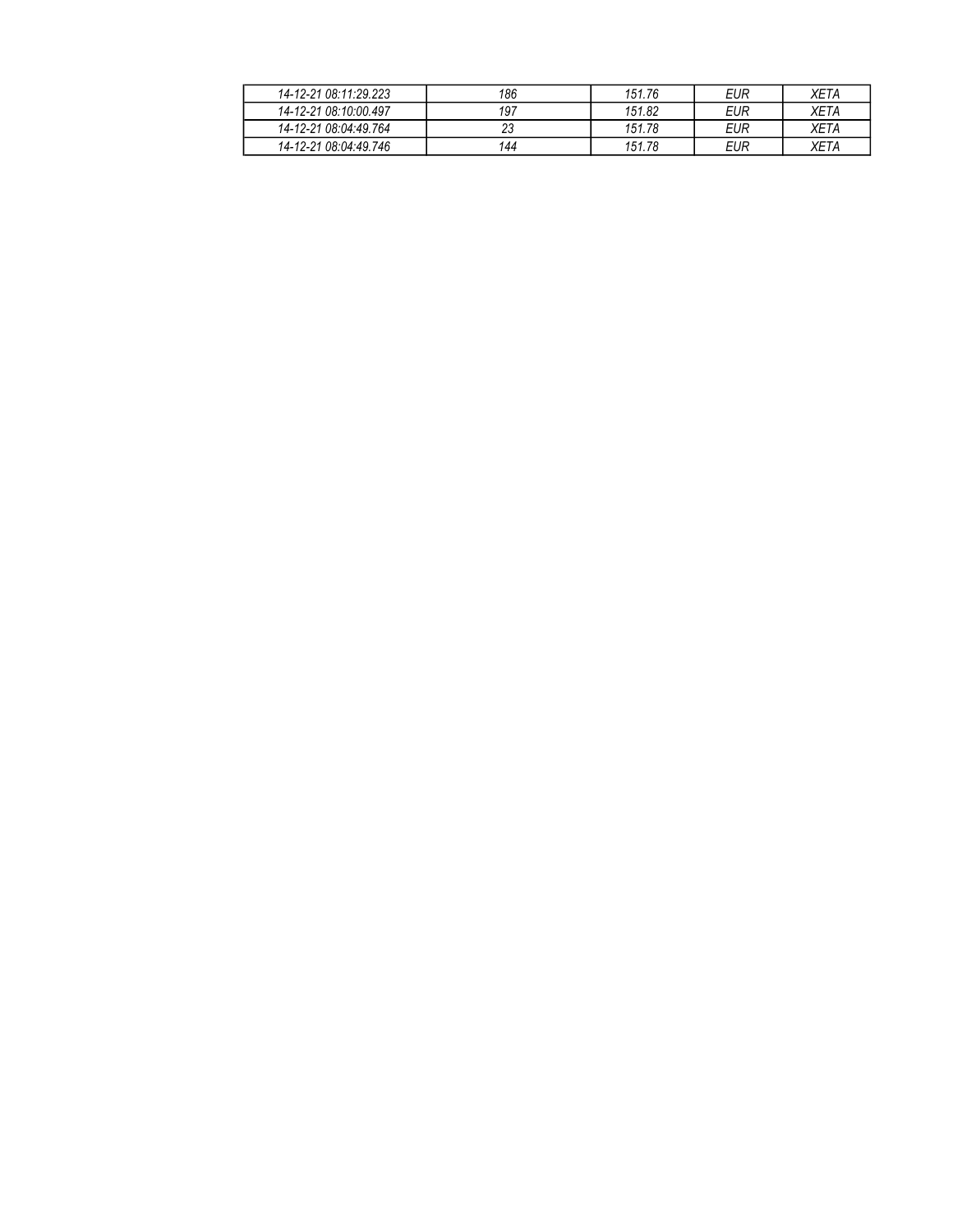## Each order relating to the buy-back programme above according to Art. 5 sec. 3 MAR in conjunction with Art. 25 sec. 1 and 2 MiFiR

In red colour are the fields according to Table 2 of the Annex of Del. Regulation (EU) 2017/580; alternatively you may report the

| Date and Time according to field 9 | <b>Segment MIC code</b><br>according to field 16 | <b>Transaction price</b><br>according to field 28 | <b>Price currency according</b><br>to field 29 | <b>Buy-sell indicator</b><br>according to field 32 |
|------------------------------------|--------------------------------------------------|---------------------------------------------------|------------------------------------------------|----------------------------------------------------|
| 14-12-21 16:29:07.612              | <b>XETA</b>                                      | 147.8                                             | <b>EUR</b>                                     | <b>BUY</b>                                         |
| 14-12-21 16:29:07.284              | <b>XETA</b>                                      | 147.8                                             | <b>EUR</b>                                     | <b>BUY</b>                                         |
| 14-12-21 16:29:00.015              | <b>XETA</b>                                      | 147.82                                            | <b>EUR</b>                                     | <b>BUY</b>                                         |
| 14-12-21 16:25:50.094              | <b>XETA</b>                                      | 147.74                                            | <b>EUR</b>                                     | <b>BUY</b>                                         |
| 14-12-21 16:25:10.505              | <b>XETA</b>                                      | 147.7                                             | <b>EUR</b>                                     | <b>BUY</b>                                         |
| 14-12-21 16:25:10.498              | <b>XETA</b>                                      | 147.68                                            | <b>EUR</b>                                     | <b>BUY</b>                                         |
| 14-12-21 16:22:00.094              | <b>XETA</b>                                      | 147.64                                            | <b>EUR</b>                                     | <b>BUY</b>                                         |
| 14-12-21 16:22:00.094              | <b>XETA</b>                                      | 147.64                                            | <b>EUR</b>                                     | <b>BUY</b>                                         |
| 14-12-21 16:22:00.094              | <b>XETA</b>                                      | 147.64                                            | <b>EUR</b>                                     | <b>BUY</b>                                         |
| 14-12-21 16:21:06.181              | <b>XETA</b>                                      | 147.62                                            | <b>EUR</b>                                     | <b>BUY</b>                                         |
| 14-12-21 16:17:42.003              | <b>XETA</b>                                      | 147.7                                             | <b>EUR</b>                                     | <b>BUY</b>                                         |
| 14-12-21 16:15:45.450              | <b>XETA</b>                                      | 147.58                                            | <b>EUR</b>                                     | <b>BUY</b>                                         |
| 14-12-21 16:12:16.851              | <b>XETA</b>                                      | 147.7                                             | <b>EUR</b>                                     | <b>BUY</b>                                         |
| 14-12-21 16:09:55.495              | <b>XETA</b>                                      | 147.52                                            | <b>EUR</b>                                     | <b>BUY</b>                                         |
| 14-12-21 16:06:07.419              | <b>XETA</b>                                      | 147.38                                            | <b>EUR</b>                                     | <b>BUY</b>                                         |
| 14-12-21 16:01:09.040              | <b>XETA</b>                                      | 147.36                                            | <b>EUR</b>                                     | <b>BUY</b>                                         |
| 14-12-21 16:01:09.040              | <b>XETA</b>                                      | 147.36                                            | <b>EUR</b>                                     | <b>BUY</b>                                         |
| 14-12-21 15:53:16.276              | <b>XETA</b>                                      | 147.66                                            | <b>EUR</b>                                     | <b>BUY</b>                                         |
| 14-12-21 15:51:20.237              | <b>XETA</b>                                      | 147.72                                            | <b>EUR</b>                                     | <b>BUY</b>                                         |
| 14-12-21 15:46:00.254              | <b>XETA</b>                                      | 148.1                                             | <b>EUR</b>                                     | <b>BUY</b>                                         |
| 14-12-21 15:46:00.254              | <b>XETA</b>                                      | 148.1                                             | <b>EUR</b>                                     | <b>BUY</b>                                         |
| 14-12-21 15:46:00.254              | <b>XETA</b>                                      | 148.1                                             | <b>EUR</b>                                     | <b>BUY</b>                                         |
| 14-12-21 15:42:27.779              | <b>XETA</b>                                      | 148.12                                            | <b>EUR</b>                                     | <b>BUY</b>                                         |
| 14-12-21 15:38:07.514              | <b>XETA</b>                                      | 148.26                                            | <b>EUR</b>                                     | <b>BUY</b>                                         |
| 14-12-21 15:28:29.444              | <b>XETA</b>                                      | 148.58                                            | <b>EUR</b>                                     | <b>BUY</b>                                         |
| 14-12-21 15:25:21.310              | <b>XETA</b>                                      | $\overline{148.48}$                               | <b>EUR</b>                                     | <b>BUY</b>                                         |
| 14-12-21 15:25:21.310              | <b>XETA</b>                                      | 148.48                                            | <b>EUR</b>                                     | <b>BUY</b>                                         |
| 14-12-21 15:20:21.854              | <b>XETA</b>                                      | 148.1                                             | <b>EUR</b>                                     | <b>BUY</b>                                         |
| 14-12-21 15:11:52.389              | <b>XETA</b>                                      | 148.36                                            | <b>EUR</b>                                     | <b>BUY</b>                                         |
| 14-12-21 15:11:52.389              | <b>XETA</b>                                      | 148.36                                            | <b>EUR</b>                                     | <b>BUY</b>                                         |
| 14-12-21 15:07:45.475              | <b>XETA</b>                                      | 148.72                                            | <b>EUR</b>                                     | <b>BUY</b>                                         |
| 14-12-21 15:07:45.472              | <b>XETA</b>                                      | 148.72                                            | <b>EUR</b>                                     | <b>BUY</b>                                         |
| 14-12-21 15:03:03.048              | <b>XETA</b>                                      | 148.78                                            | <b>EUR</b>                                     | <b>BUY</b>                                         |
| 14-12-21 14:55:13.311              | <b>XETA</b>                                      | 148.94                                            | <b>EUR</b>                                     | <b>BUY</b>                                         |
| 14-12-21 14:55:13.311              | <b>XETA</b>                                      | 148.94                                            | <b>EUR</b>                                     | <b>BUY</b>                                         |
| 14-12-21 14:51:47.813              | <b>XETA</b>                                      | 149.28                                            | <b>EUR</b>                                     | <b>BUY</b>                                         |
| 14-12-21 14:51:47.813              | XETA                                             | 149.28                                            | <b>EUR</b>                                     | <b>BUY</b>                                         |
| 14-12-21 14:51:41.603              | <b>XETA</b>                                      | 149.28                                            | <b>EUR</b>                                     | <b>BUY</b>                                         |
| 14-12-21 14:47:34.915              | <b>XETA</b>                                      | 149.3                                             | <b>EUR</b>                                     | <b>BUY</b>                                         |
| 14-12-21 14:40:49.102              | <b>XETA</b>                                      | 148.84                                            | <b>EUR</b>                                     | <b>BUY</b>                                         |
| 14-12-21 14:36:48.207              | <b>XETA</b>                                      | 148.6                                             | <b>EUR</b>                                     | <b>BUY</b>                                         |
| 14-12-21 14:33:43.584              | <b>XETA</b>                                      | 148.56                                            | <b>EUR</b>                                     | <b>BUY</b>                                         |
| 14-12-21 14:33:43.583              | <b>XETA</b>                                      | 148.56                                            | <b>EUR</b>                                     | <b>BUY</b>                                         |
| 14-12-21 14:26:05.075              | <b>XETA</b>                                      | 148.44                                            | <b>EUR</b>                                     | <b>BUY</b>                                         |
| 14-12-21 14:21:42.014              | <b>XETA</b>                                      | 148.58                                            | <b>EUR</b>                                     | <b>BUY</b>                                         |
| 14-12-21 14:21:42.014              | <b>XETA</b>                                      | 148.58                                            | <b>EUR</b>                                     | <b>BUY</b>                                         |
| 14-12-21 14:19:22.073              | <b>XETA</b>                                      | 148.58                                            | EUR                                            | <b>BUY</b>                                         |
| 14-12-21 14:09:50.404              | <b>XETA</b>                                      | 148.58                                            | <b>EUR</b>                                     | <b>BUY</b>                                         |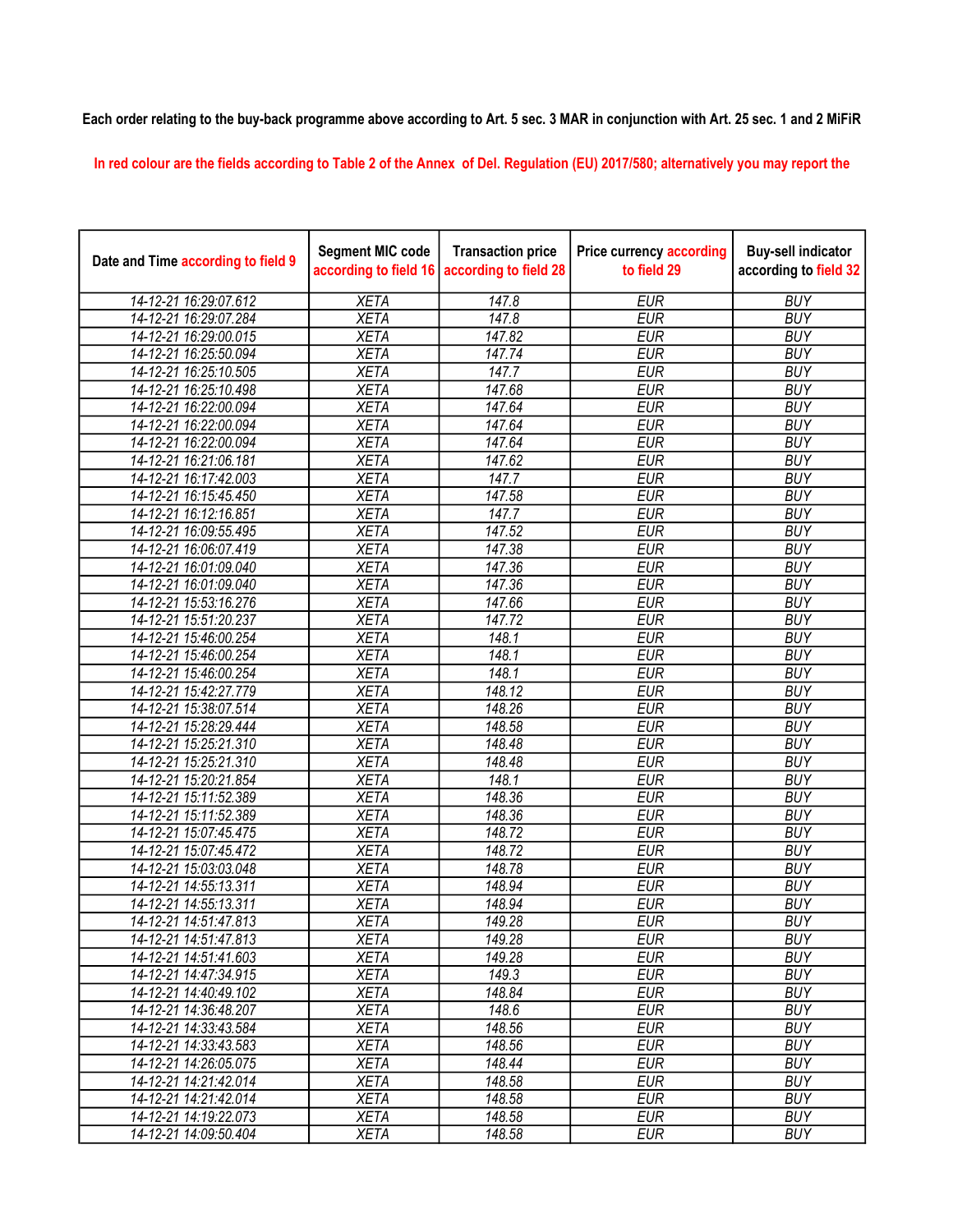| 14-12-21 14:09:50.404 | <b>XETA</b> | 148.58 | <b>EUR</b> | <b>BUY</b> |
|-----------------------|-------------|--------|------------|------------|
| 14-12-21 13:58:12.202 | <b>XETA</b> | 148.9  | <b>EUR</b> | <b>BUY</b> |
| 14-12-21 13:57:43.612 | <b>XETA</b> | 148.92 | <b>EUR</b> | <b>BUY</b> |
| 14-12-21 13:44:41.646 | <b>XETA</b> | 149.1  | <b>EUR</b> | <b>BUY</b> |
| 14-12-21 13:36:01.097 | <b>XETA</b> | 149.54 | <b>EUR</b> | <b>BUY</b> |
| 14-12-21 13:31:49.380 | <b>XETA</b> | 149.98 | <b>EUR</b> | <b>BUY</b> |
| 14-12-21 13:31:49.380 | <b>XETA</b> | 149.98 | <b>EUR</b> | <b>BUY</b> |
| 14-12-21 13:18:37.759 | <b>XETA</b> | 150.26 | <b>EUR</b> | <b>BUY</b> |
| 14-12-21 13:12:15.281 | <b>XETA</b> | 150.32 | <b>EUR</b> | <b>BUY</b> |
| 14-12-21 13:04:36.506 | <b>XETA</b> | 150.18 | <b>EUR</b> | <b>BUY</b> |
| 14-12-21 13:04:36.506 | <b>XETA</b> | 150.18 | <b>EUR</b> | <b>BUY</b> |
| 14-12-21 12:45:21.902 | <b>XETA</b> | 150.24 | <b>EUR</b> | <b>BUY</b> |
| 14-12-21 12:45:21.902 | <b>XETA</b> | 150.24 | <b>EUR</b> | <b>BUY</b> |
| 14-12-21 12:40:34.239 | <b>XETA</b> | 150.28 | <b>EUR</b> | <b>BUY</b> |
| 14-12-21 12:40:34.239 | <b>XETA</b> | 150.28 | <b>EUR</b> | <b>BUY</b> |
| 14-12-21 12:35:58.024 | <b>XETA</b> | 150.38 | <b>EUR</b> | <b>BUY</b> |
| 14-12-21 12:16:47.183 | <b>XETA</b> | 150.48 | <b>EUR</b> | <b>BUY</b> |
| 14-12-21 12:06:26.117 | <b>XETA</b> | 150.52 | <b>EUR</b> | <b>BUY</b> |
| 14-12-21 12:03:10.425 | <b>XETA</b> | 150.36 | <b>EUR</b> | <b>BUY</b> |
| 14-12-21 12:03:10.425 | <b>XETA</b> | 150.36 | <b>EUR</b> | <b>BUY</b> |
| 14-12-21 11:59:37.996 | <b>XETA</b> | 150.3  | <b>EUR</b> | <b>BUY</b> |
| 14-12-21 11:45:54.951 | <b>XETA</b> | 150.18 | <b>EUR</b> | <b>BUY</b> |
| 14-12-21 11:44:39.581 | <b>XETA</b> | 150.18 | <b>EUR</b> | <b>BUY</b> |
| 14-12-21 11:34:22.475 |             |        | <b>EUR</b> | <b>BUY</b> |
|                       | <b>XETA</b> | 150.44 |            |            |
| 14-12-21 11:34:22.475 | <b>XETA</b> | 150.44 | <b>EUR</b> | <b>BUY</b> |
| 14-12-21 11:34:12.373 | <b>XETA</b> | 150.46 | <b>EUR</b> | <b>BUY</b> |
| 14-12-21 11:20:00.487 | <b>XETA</b> | 150.52 | <b>EUR</b> | <b>BUY</b> |
| 14-12-21 11:20:00.487 | <b>XETA</b> | 150.52 | <b>EUR</b> | <b>BUY</b> |
| 14-12-21 11:16:59.301 | <b>XETA</b> | 150.54 | <b>EUR</b> | <b>BUY</b> |
| 14-12-21 11:16:59.289 | <b>XETA</b> | 150.54 | <b>EUR</b> | <b>BUY</b> |
| 14-12-21 11:03:55.837 | <b>XETA</b> | 150.44 | <b>EUR</b> | <b>BUY</b> |
| 14-12-21 10:51:36.025 | <b>XETA</b> | 150.16 | <b>EUR</b> | <b>BUY</b> |
| 14-12-21 10:51:35.664 | <b>XETA</b> | 150.16 | <b>EUR</b> | <b>BUY</b> |
| 14-12-21 10:48:33.375 | <b>XETA</b> | 150.3  | <b>EUR</b> | <b>BUY</b> |
| 14-12-21 10:48:33.375 | <b>XETA</b> | 150.3  | <b>EUR</b> | <b>BUY</b> |
| 14-12-21 10:36:59.062 | <b>XETA</b> | 150.6  | <b>EUR</b> | <b>BUY</b> |
| 14-12-21 10:36:44.697 | <b>XETA</b> | 150.6  | <b>EUR</b> | <b>BUY</b> |
| 14-12-21 10:27:41.585 | <b>XETA</b> | 150.4  | EUR        | <b>BUY</b> |
| 14-12-21 10:27:41.585 | <b>XETA</b> | 150.4  | <b>EUR</b> | <b>BUY</b> |
| 14-12-21 10:23:25.072 | <b>XETA</b> | 150.38 | <b>EUR</b> | <b>BUY</b> |
|                       |             |        |            |            |
| 14-12-21 10:10:02.265 | <b>XETA</b> | 150.36 | <b>EUR</b> | <b>BUY</b> |
| 14-12-21 10:01:04.482 | <b>XETA</b> | 150.52 | <b>EUR</b> | <b>BUY</b> |
| 14-12-21 10:01:04.482 | <b>XETA</b> | 150.52 | <b>EUR</b> | <b>BUY</b> |
| 14-12-21 09:58:54.946 | <b>XETA</b> | 150.44 | <b>EUR</b> | <b>BUY</b> |
| 14-12-21 09:51:55.486 | <b>XETA</b> | 150.7  | <b>EUR</b> | <b>BUY</b> |
| 14-12-21 09:40:53.342 | <b>XETA</b> | 150.58 | <b>EUR</b> | <b>BUY</b> |
| 14-12-21 09:35:15.002 | <b>XETA</b> | 150.96 | <b>EUR</b> | <b>BUY</b> |
| 14-12-21 09:29:53.081 | <b>XETA</b> | 150.88 | <b>EUR</b> | <b>BUY</b> |
| 14-12-21 09:29:51.483 | <b>XETA</b> | 150.88 | <b>EUR</b> | <b>BUY</b> |
| 14-12-21 09:17:39.166 | <b>XETA</b> | 151.22 | <b>EUR</b> | <b>BUY</b> |
| 14-12-21 09:16:01.258 | <b>XETA</b> | 151.14 | <b>EUR</b> | <b>BUY</b> |
| 14-12-21 09:14:40.694 | <b>XETA</b> | 151.2  | <b>EUR</b> | <b>BUY</b> |
| 14-12-21 09:06:07.865 | <b>XETA</b> | 151.24 | <b>EUR</b> | <b>BUY</b> |
| 14-12-21 08:56:07.141 | <b>XETA</b> | 151    | <b>EUR</b> | <b>BUY</b> |
|                       |             |        |            |            |